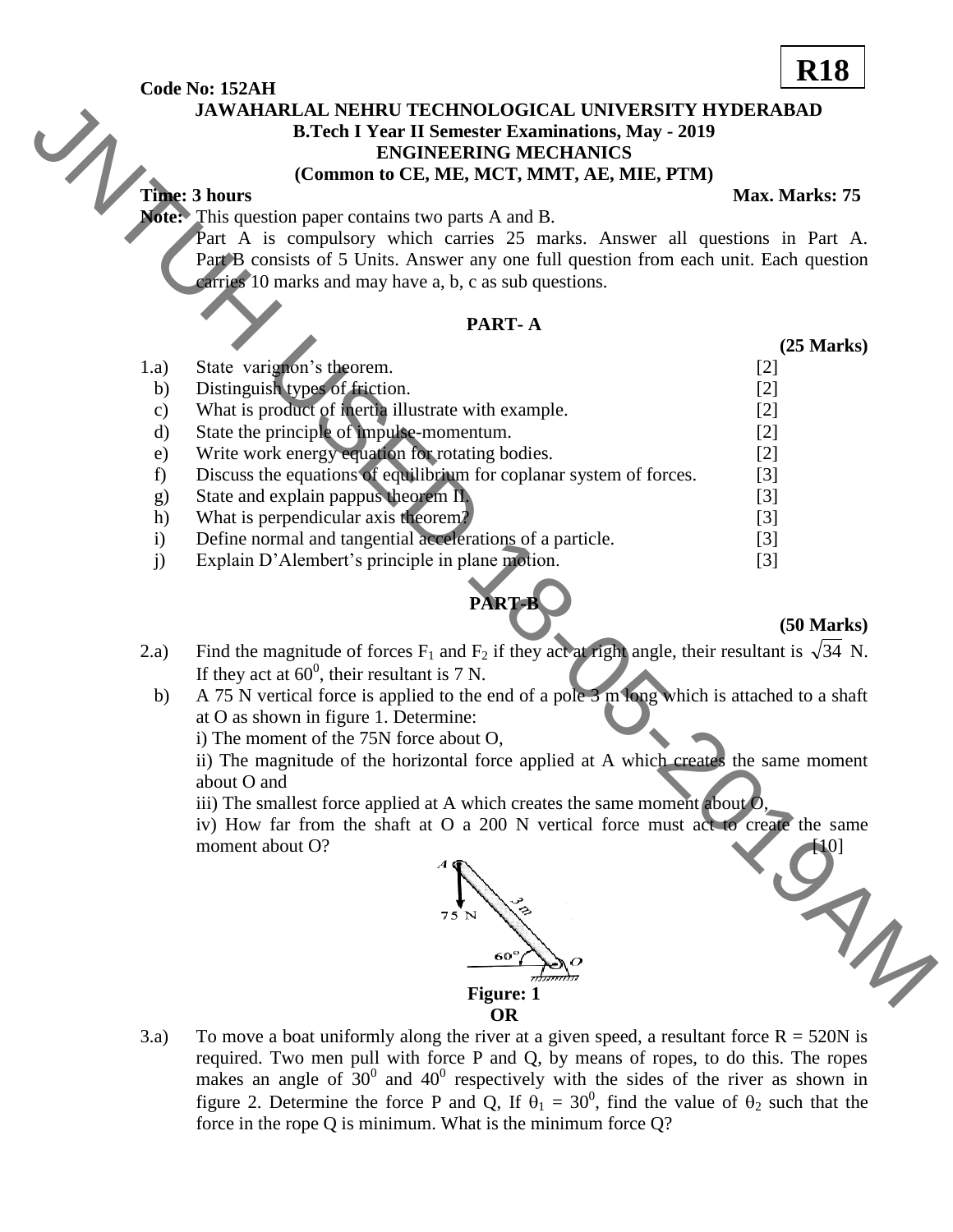

4.a) Two blocks  $W_1$  and  $W_2$  which are connected by a horizontal bar AB are supported on rough planes as shown in figure 4. The coefficient of friction for the block  $A = 0.4$ . The angle of friction for the block B is  $20^{\circ}$ . Find the smallest weight W<sub>1</sub> of the block A for which the equilibrium can exist, if  $W_2 = 2250$  N



 b) A thin homogeneous semi circular plate of radius r is suspended from its corner A as shown in figure 5. Find the angle made by its straight edge AB with the vertical.  $[5+5]$ 



5.a) Two blocks  $W_1$  and  $W_2$  resting on two inclined planes, are connected by a horizontal bar AB as shown in figure 6. If W<sub>1</sub> equals 1000 N, determine the maximum value of W<sub>2</sub> for which the equilibrium can exist. The angle of limiting friction is  $20^{\circ}$  at all rubbing faces.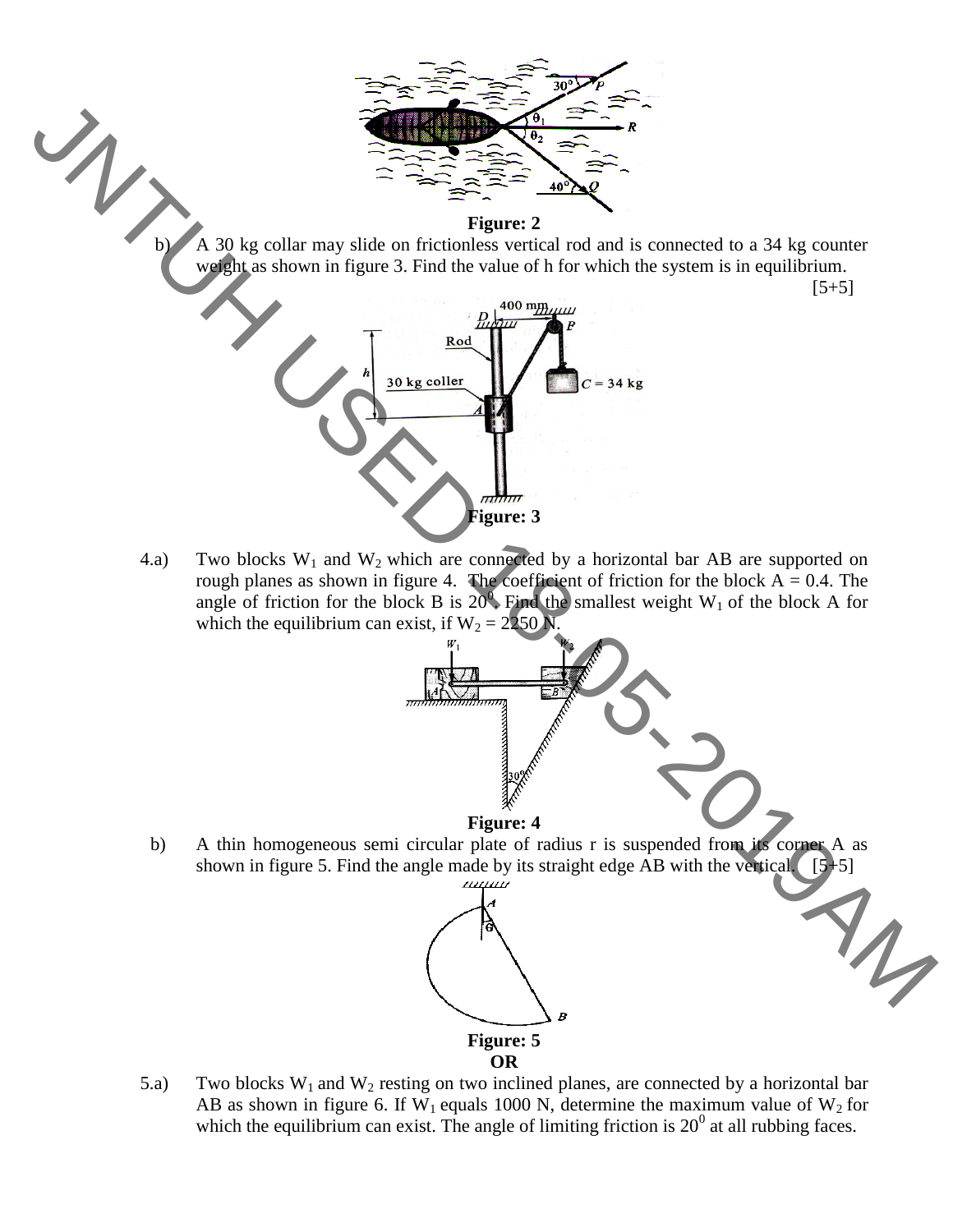

**Figure: 9**

- 8.a) A railway car is moving with a velocity of 20m/s. The diameter of the wheel is 1m. The wheel is running on a straight rail without slipping. Find the velocity of the point on the circumference at  $60^0$  in the clockwise direction from the top at any instant.
	- b) A 600mm diameter flywheel is brought uniformly from rest to a speed of 350 rpm in 20 seconds. Determine the velocity and acceleration of a point on the rim 2 seconds after starting from rest. [5+5]